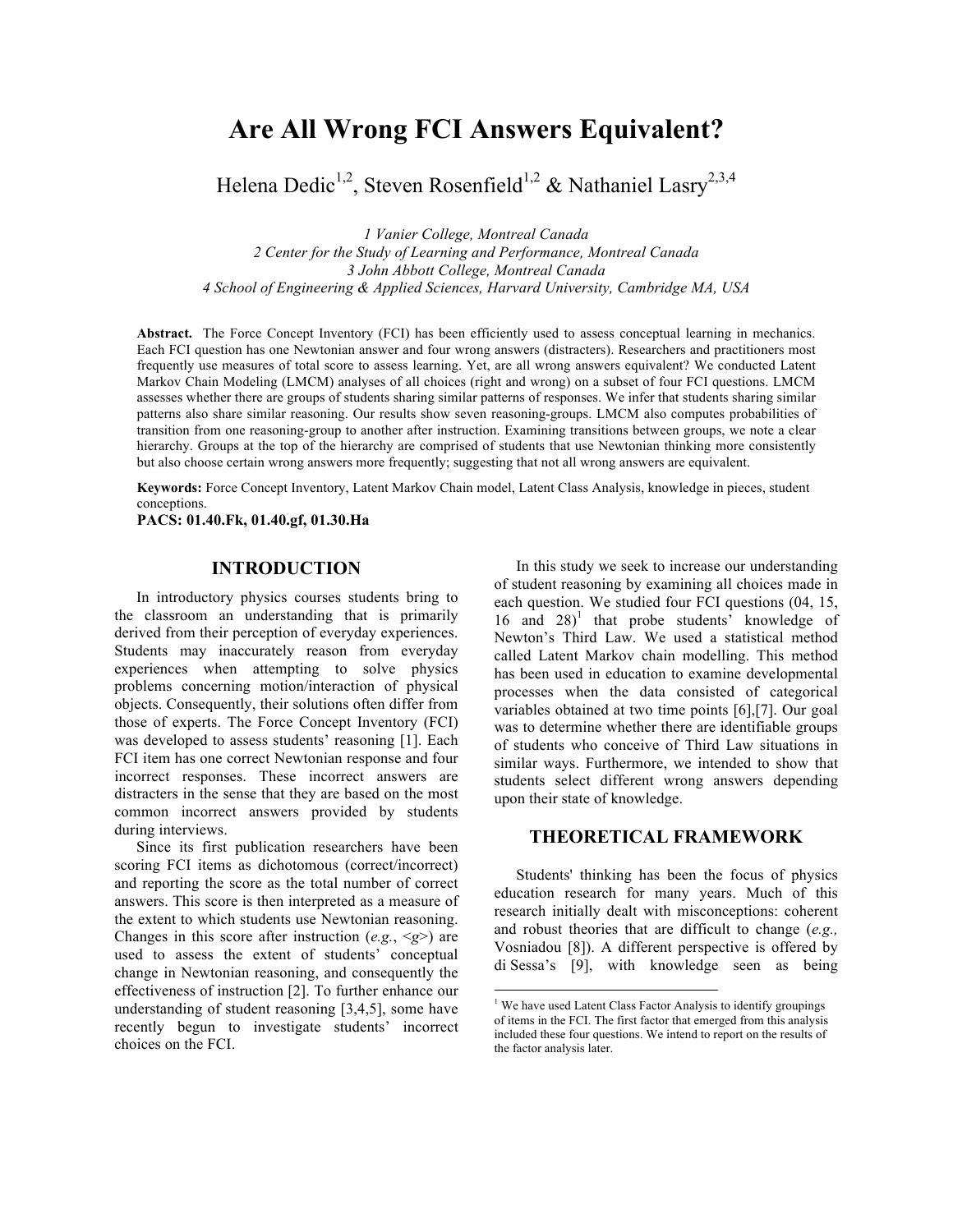constructed from phenomenological primitives (a.k.a. p-prims) that are derived from everyday experiences. According to this view, students do not recall a formulated theory, but rather formulate a theory on the spot from p-prims. Redish [10] expanded the notion of p-prims to reasoning primitives: statements about the physical world that cannot be explained further, and that are neither incorrect nor correct (*e.g.*, '*closer implies stronger*').

Reasoning primitives are resources that are activated when thinking about a problem, usually in association with one or more other resources. If a set of resources is frequently activated together, or as a sequence, or activated in certain contexts, then the probability of activation of this set or sequence increases. When the probability of activation of a set/sequence of resources is large, then the set/sequence can be viewed as a larger cognitive unit. In this perspective, the learning process consists of compiling primitive resources into large cognitive units. Further, as students learn, they are likely to activate these cognitive units more frequently and in more varied contexts. This is how, according to Redish [10], these cognitive units become robust. In such cases, Redish refers to them as schemas.

We adopt this terminology, and hypothesize that the probability of selecting a particular response on an FCI question depends on the probability of activation of a schema that leads to this response. The probabilistic approach of this perspective is consistent with the probabilistic approach of the statistical method we selected.

#### **METHOD**

We begin by identifying schemas that students may have used when responding to the four FCI questions. A description of the statistical methodology follows.

#### **Schemas**

Students may select a correct answer when solving the FCI questions. We hypothesize that such students have activated a Newtonian schema (**N**) 2 . Halloun and Hestenes [11] observed students to use the dominance principle: *Motion is determined by a compromise between competing forces* in reasoning. They compiled a 'dominance' schema. There are two versions of the 'dominance' schema: *larger (or more massive) objects exert larger forces*  $(D_1)$ ; *objects that initiate motion exert larger forces*  $(D_2)$ . They also observed students arguing that *motion is determined by physical* 

*obstacles in the path of moving objects*. We hypothesize that these students compiled a schema that we call 'physical obstacles' (**PO**). Lastly, in the context of FCI question 16, Thornton et al. [12] observed students arguing that:

 $F_{net} = F_{by}$  *the car on the truck*  $+ F_{by}$  *the truck on the car*.

We hypothesize that these students have compiled an incorrect schema of 'net force'. We expect that some students in our sample may have compiled the same 'net force' schema (**NF**).

We assume that one of these five schemas  $(N, D_1)$ ,  $D_2$ , **PO** and **NF**) is activated when a response is selected. Conversely, when a response is selected, we identify which of the five schema(s) is likely to have been activated. For example, the response 1 ("truck exerts a larger force") to *q04* is hypothesized to indicate an activation of the 'dominance' schema, **D**1.

We use labels to facilitate the reader's recall of the problem situation in each FCI question: *q04*, involves a collision between a truck and a car, and is labelled '**collision**'; *q15* involves a car pushing a truck while speeding up, and is labelled '**speeding up**'; *q16* involves a car pushing a truck at cruising speed, and is labelled '**cruising**'; and *q28* involves a student A pushing a student B, and is labelled '**students**'.

#### **Description of the Statistical Method**

Latent Markov Chain Models (LMCM) seek to identify groups of students who respond in a similar way. We analyze 4 FCI questions using LMCM. Let  $Y_{tl}$  ( $l = 1, 2, 3, 4$ ) be observed variables, where each variable is a response to the *l-*th FCI question at time *t*  $(t=0, 1)$ . We think of the responses as a vector Y that has components  $Y_{tl}$ . Given that there are five possible responses to each question, particular values of  $Y_{tl}$  can be  $y_d = A$ , B, C, D, E, given by a student on a pre-test  $(t=0)$  and on a post-test,  $(t=1)$ .

LMCM assumes that student responses to the four questions are not independent of each other. For instance, if we were to survey subjects about the variety of foods they prefer, the pattern of responses might depend on an underlying latent (*i.e*., unobserved) variable such as socio-economic status. The model assumes that responses depend on a single discrete latent (*i.e*., unobserved) underlying variable *Xt* that can take on different values,  $x_t$  ( $x_t$  = 1, 2, ..., C). The  $x_t$  values are referred to as 'latent classes' at time  $t$ and *C* is the number of latent classes. In our food example, analysis might reveal that there are three groups of respondents, those who prefer: expensive exotic foods (*e.g*., Kobe beef); home-cooked affordable food; inexpensive prepared foods. In this case, *X* has three values.

 $\frac{1}{2}$  $2$  We use symbols for each of these schemas, which are shown bolded inside brackets.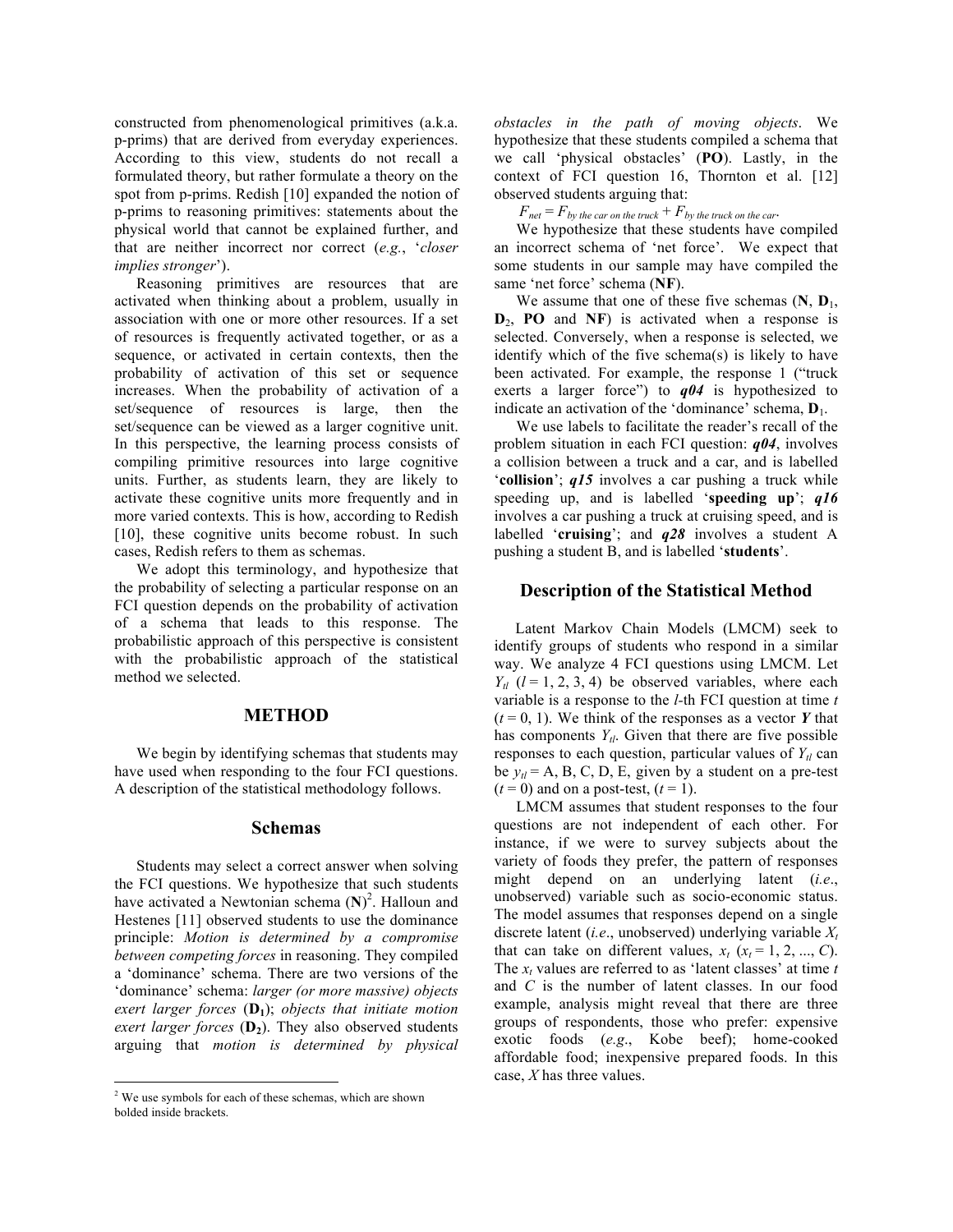The sample  $(N = 2275)$  in this study comes from three distinct institutions ( $N_{U1} = 213$ ;  $N_{U2} = 1560$ ; and  $N_{U3}$  = 502). Thus, student responses may also depend on another variable, *Z*, the respondent's institution. In our food example, the food preferences may also depend on the age of respondents. In this study, the variable *Z* takes on values  $z = 1, 2, 3$ .

Using the notation  $Y = y$  to refer to an arbitrary response pattern, we denote the conditional probability of observing *y* when  $Z = z$  as  $P(Y = y | Z = z)$ . The fundamental idea of this method is that  $P(Y = y | Z = z)$ is equal to the weighted average of the conditional probabilities of observed responses  $\nu$  from a member of class *x*,  $P(Y = y | X = x)^3$ , with  $P(X_0 = x_0 | Z = z)^4$  and  $P(X_1 = x_1 | (X_0 = x_0), (Z = z))$  acting as weights.

Computation of a model begins with one latent class (*i.e.*,  $C = 1$ ). The expected frequencies of all response patterns are then computed and compared with the observed frequencies of response patterns. If the observed frequencies do not match the expected frequencies of response patterns, the value of *C* is increased by 1 and the computation is repeated. The process of adding latent classes continues incrementally until differences between observed and expected frequencies can be seen as due to chance.

## **RESULTS**

Latent Markov Chain Models *C*=1 to *C*=8 were tested. Two tests that were used to select the model *C*=7 indicate that in this model the differences between expected and observed frequencies are likely to be due to chance. This means that we have identified seven groups of students in the sample. We label these classes A to G. To make sense of these reasoning-classes we examined the transition probabilities from one reasoning-class on the pre-test to another class on the post-test. These results are illustrated in Table 1.

Many cells in the matrix above have a transition probability of zero. For instance, class D has zero probability to move after instruction into any other class beside itself  $(0.88)$  and class C  $(0.11)$ . It is therefore possible to re-label the classes and obtain the transition probability matrix shown in Table 2.

The astounding result is that reasoning-classes organize hierarchically. That is, transitions move in a

$$
P(Y = y | X = x) = \prod_{i=0}^{1} \prod_{i=1}^{n} P(Y_{i} = y_{i} | X_{i} = x_{i}).
$$

specific direction with little or no transition 'backwards'. This hierarchy allows us to label these groups C1 through C7 in such a way so as to show that students are likely to "move" from a latent class C*m*, where  $m = 2, ..., 7$ , to any latent class  $C_n$  where  $n \le m$ , after instruction. Hence, the observed hierarchy.

Table 1: Transition Probabilities between 7 Reasoning-Classes

| $\overline{\bar{P}}$ re | A    | B    | $\mathbf C$ | D    | E    | F    | G    |
|-------------------------|------|------|-------------|------|------|------|------|
| Post                    |      |      |             |      |      |      |      |
| A                       | 0.23 | 0.25 | 0.00        | 0.01 | 0.17 | 0.15 | 0.30 |
| B                       | 0.00 | 0.58 | 0.00        | 0.00 | 0.00 | 0.00 | 0.12 |
| $\mathbf C$             | 0.10 | 0.01 | 0.62        | 0.11 | 0.14 | 0.21 | 0.03 |
| D                       | 0.65 | 0.05 | 0.37        | 0.88 | 0.16 | 0.17 | 0.04 |
| E                       | 0.00 | 0.03 | 0.00        | 0.00 | 0.28 | 0.02 | 0.09 |
| F                       | 0.00 | 0.04 | 0.00        | 0.00 | 0.25 | 0.45 | 0.05 |
| G                       | 0.02 | 0.03 | 0.00        | 0.00 | 0.01 | 0.01 | 0.37 |

Table 2: Hierarchy from Transition Probabilities

| $\sqrt{\mathbf{P}}$ re | C1   | C <sub>2</sub> | C <sub>3</sub> | C <sub>4</sub> | C <sub>5</sub> | C <sub>6</sub> | C7   |
|------------------------|------|----------------|----------------|----------------|----------------|----------------|------|
| Post                   |      |                |                |                |                |                |      |
| C1                     | 0.88 | 0.37           | 0.65           | 0.17           | 0.16           | 0.05           | 0.04 |
| C <sub>2</sub>         | 0.11 | 0.62           | 0.10           | 0.21           | 0.14           | 0.01           | 0.03 |
| C <sub>3</sub>         |      |                | 0.23           | 0.15           | 0.17           | 0.25           | 0.30 |
| C <sub>4</sub>         |      |                |                | 0.45           | 0.25           | 0.04           | 0.05 |
| C <sub>5</sub>         |      |                |                |                | 0.28           | 0.03           | 0.09 |
| C6                     |      |                |                |                |                | 0.58           | 0.12 |
| C7                     |      |                |                |                |                |                | 0.37 |

To identify how students in a latent class might be reasoning we examined all response patterns in this latent class and paid attention to those with high frequency. We also constructed response patterns with high conditional probability of being observed in this latent class from the conditional probabilities of each response to each question. We note that a very large number of response patterns, each with low frequency, are classified as belonging to the two latent classes C6 and C7. Furthermore, responses that indicate the use of 'physical obstacle' schema, the conditional probabilities are significant amongst students in these two latent classes. This implies that the population of these two classes (17.4% of the sample) consists of outliers, probably novices, and/or students who are thinking inconsistently. However, response patterns allow us to describe more clearly the thinking of students in each of latent classes C1 through C5. Table 3 below lists information concerning the reasoning of students in each of these classes.

<sup>&</sup>lt;sup>3</sup> Assuming that observed responses are independent of each other within each class and when they were measured, we obtain

<sup>&</sup>lt;sup>4</sup> The probability of belonging to a class  $x_0$  on pre-test when  $Z = z$ ,  $P(X_0 = x_0 | Z = z)$ ; the transition probability of belonging to a class  $x_1$ on post-test when  $X_0 = x_0$  and  $Z = z$ ,  $P(X_1 = x_1 | (X_0 = x_0), (Z = z))$ .